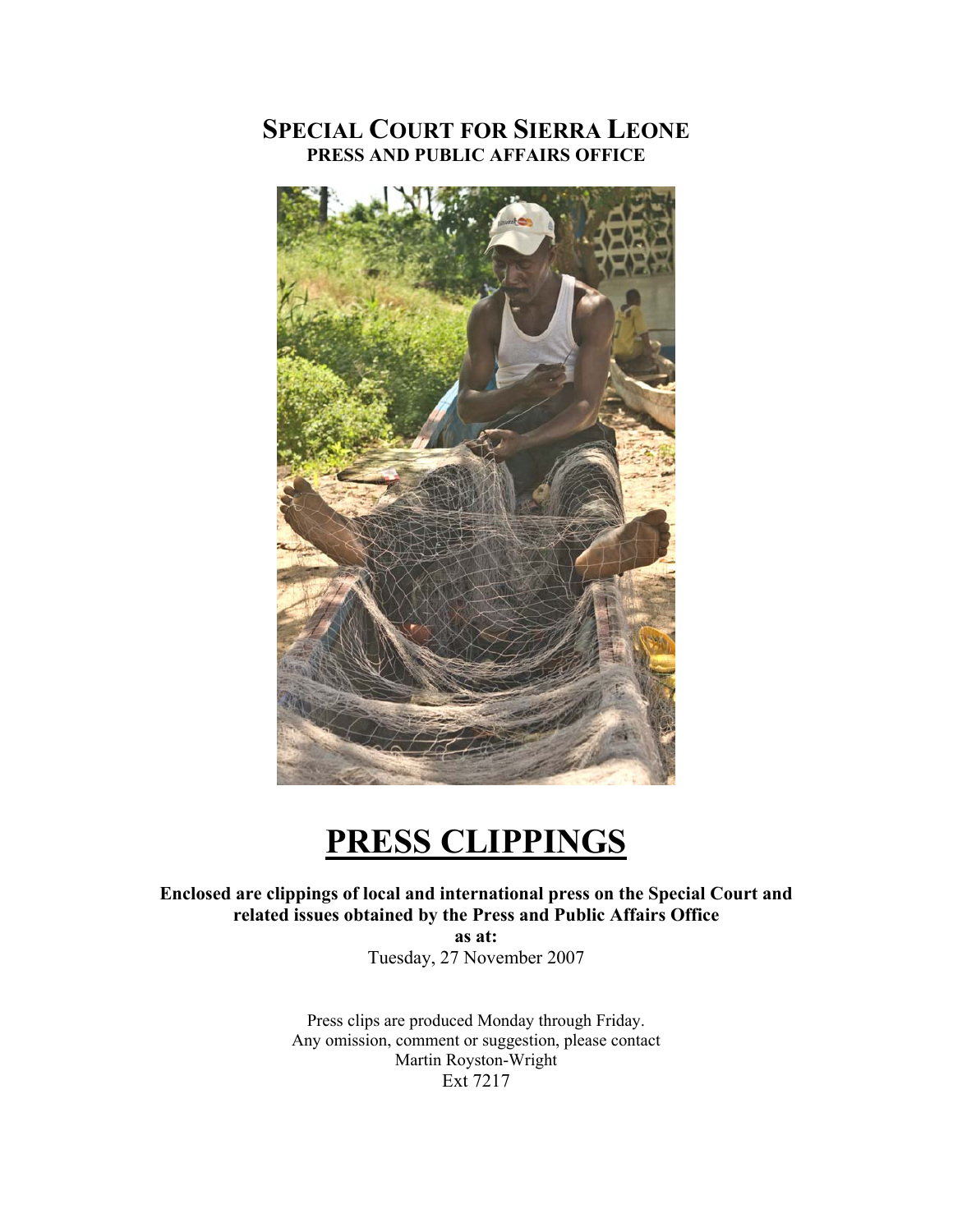| <b>Local News</b>                                                                 |               |
|-----------------------------------------------------------------------------------|---------------|
| UN In Sierra Leone Works With Civil Society to Observe/ The News                  | Page 3        |
| <b>International News</b>                                                         |               |
|                                                                                   |               |
| For Women, War's Over But Violence Goes On / IRIN                                 | Pages 4-5     |
| UNMIL Public Information Office Media Summary / UNMIL                             | Pages 6-8     |
| 25 African Nations Involved in Armed Conflict / Kenya Broadcasting Cooperation    | Pages $9-10$  |
| UN Launches Internet Campaign on Ending Violence Against Women / Voice Of America | Pages $11-12$ |
|                                                                                   |               |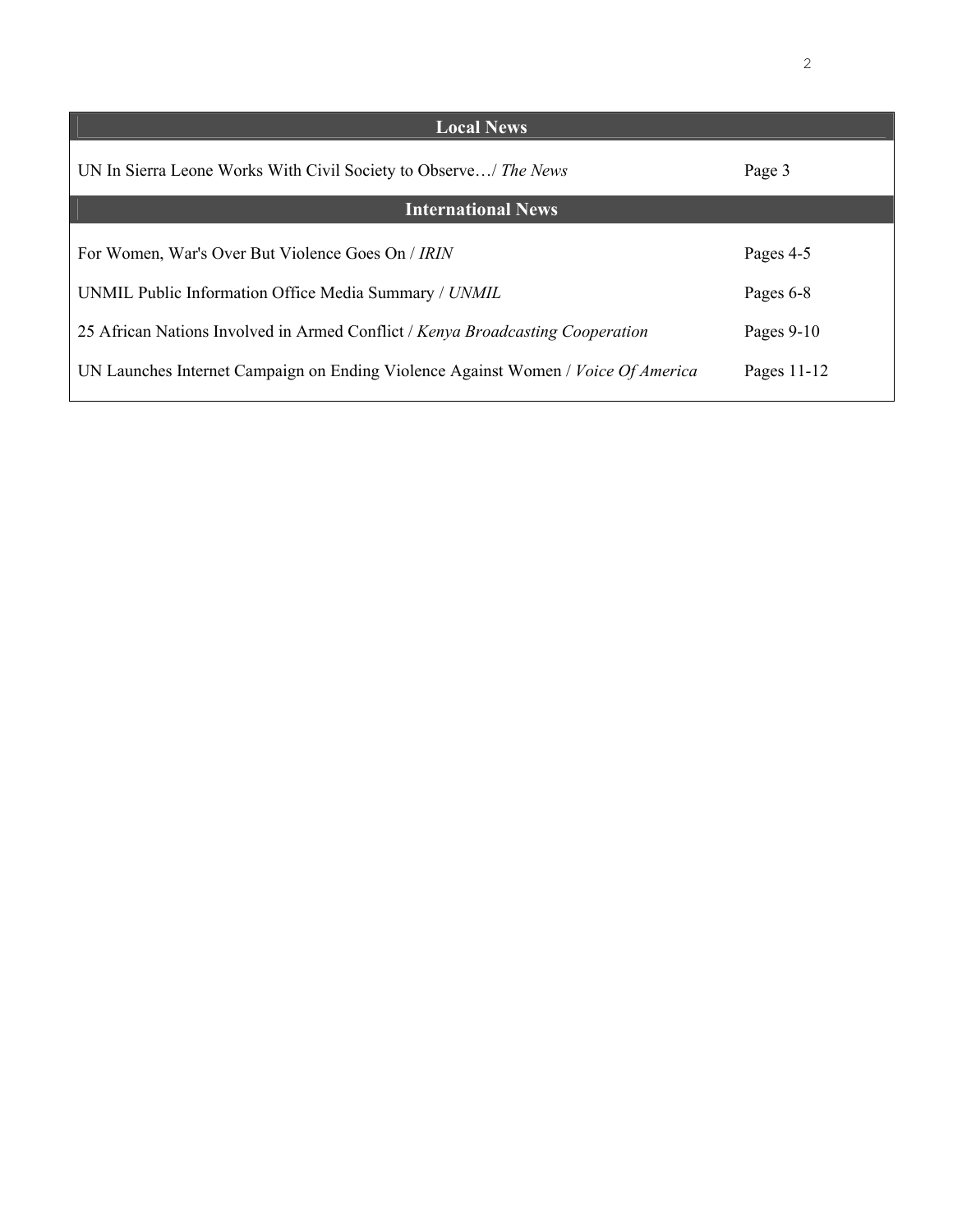The News Tuesday, 27 Nove mber 2007

# UN in Sierra Leone works with Civil Society to observe 16 days of Activism against Gender-based Violence

The United Nations System in Sierra Leone, in partnership with international and local Nongovernmental Organisations, supports the 16 Days of Activism, a global campaign against Gender Based Violence (GBV). The theme for this year's commemoration is "Demanding implementation, challenging obstacles: End Violence against Women."

The initiative is carried forward under the umbrella of the Coalition on Women's Rights in Sierra Leone from 25 November through 10 December, which is the

International Human Rights Day - thus creating a symbolic link between violence against women and human rights violations. Activities include awareness raising workshops on the three Gender Acts recently adopted by the House of Parliament the Domestic Violence Act; the Evolution of Estates Act; and the Registration of Customary Marriage and Divorce Act. Radio discussion programme and a fundraising dinner and solidarity walk are to draw the attention of policy makers to the need for protection mechanisms for victims of gender based

violence. These events will take in the provincial towns of Makeni, Bo and Kenema, as well as in Freetown.

After Sierra Leone has submitted its initial country report to the UN on the Convention for the Elimination 0f. Discrimination against Women (CEDAW), women activists will draw during the 16 Days campaign the attention of the Government to the needed support for the Ministry of Social Welfare, Gender and Children Affairs. This is to make headway towards the full

implementation of UN Security Council Resolution 1325 on women, peace and security and the recommendations by the Committee on the Elimination of Discrimination against Women.

In this year's message marking the International Day for the Elimination of Violence against Women on 25 November, the UN Secretary-General states: "Violence against women is always a violation of human rights; it is always a crime; and it is always unacceptable. Let us take this issue with the deadly seriousness that it deserves - not only on this International Day, but, every day."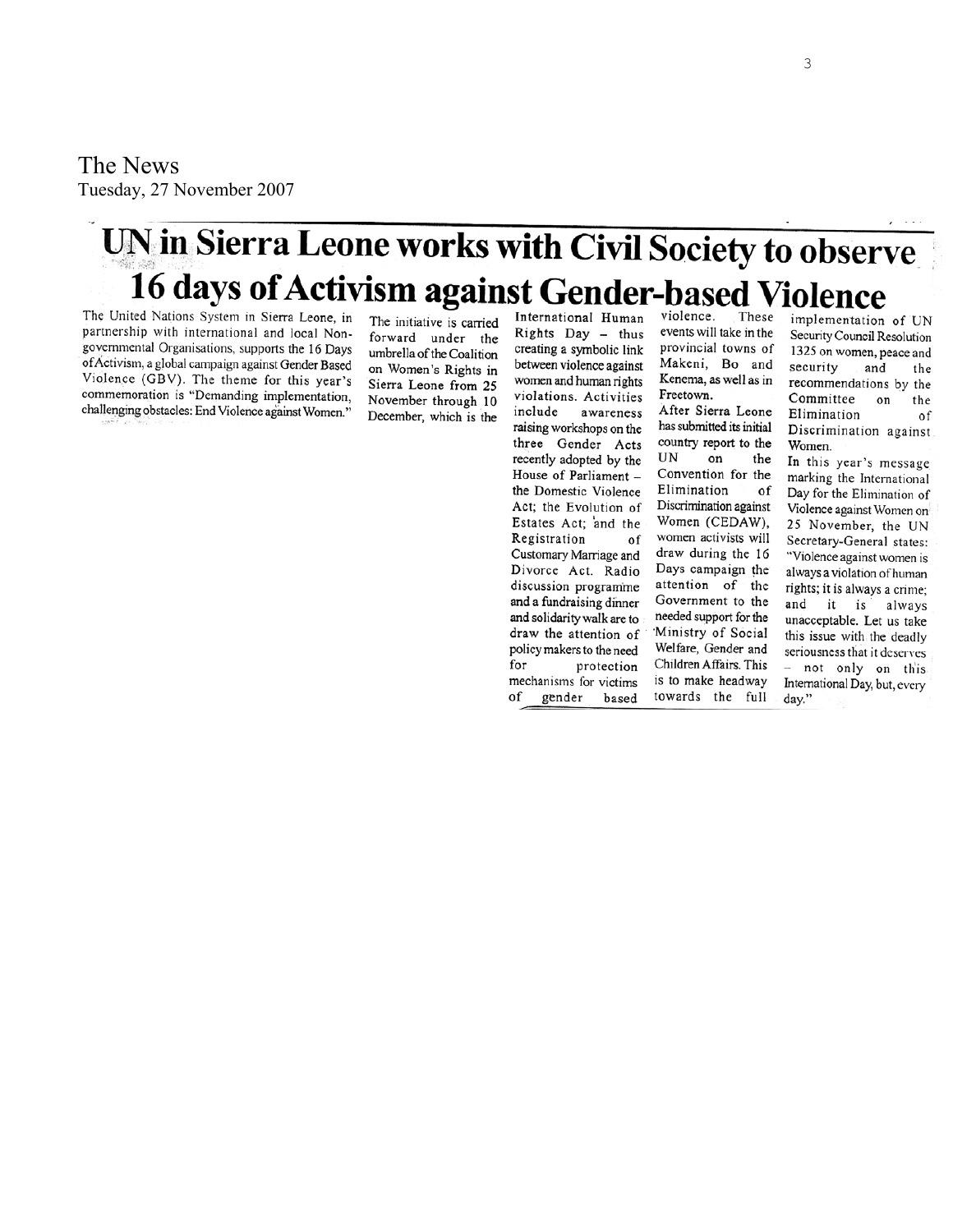## UN Integrated Regional Information Networks

Monday, 26 November 2007

## **For Women, War's Over But Violence Goes On**

Freetown

Musu, 23, does not want more children. She has trouble feeding the three she already has. She has paid for this decision with regular beatings and rape by her 45-year-old husband.

"The man was beating me every day, forcing me to give sex every day," Musu told IRIN from the Sierra Leonean capital Freetown, where she is staying with a distant relative after fleeing her husband.

"He wanted me to have more children. He beat me and beat me. I'm tired."

Musu said the local chief disregarded her pleas about abuse by the man she was forced to marry at age 16. She has not gone to the police "because I don't have any money... They always ask for money". Despite recent laws aimed at boosting women's legal status in Sierra Leone, powerlessness in the face of violence remains an everyday fact of life for countless women like Musu.

In a 1 November report Amnesty International said the legacy of the "unimaginable brutality" against women during the country's 1991-2002 civil war feeds violence against them today. During the war, some 250,000 women and girls - about a third of the female population - were brutally raped, tortured and kept as sex slaves, the report said.

"Rape is the only war violation that continues to today," Amnesty's Sierra Leone researcher Tania Bernath told IRIN.

While experts in Sierra Leone say women are increasingly coming forth to report rape and domestic violence to the police, such crimes are rampant and usually go unpunished.

That is partly for lack of resources for pursuing offenders, but mostly it is custom, rights advocates say. Musu said she reported her situation but was shunned. "Whenever you talk to the chief he will say 'the man is always right'," she told IRIN. "That's the custom."

It remains the prevailing attitude, according to Jamesina King, chairperson of Sierra Leone's Human Rights Commission. "It's typical," she said of the chief's reaction to Musu. The rights commission was recently in the north to educate communities about violence against women, and members found that many people are still unaware of women's rights or disregard their grievances.

Before running away to Freetown, Musu had fled several times to her parents' home near where she lived with her husband - in the northern town of Kabala some 170km from the capital - but they reprimanded her and persuaded her to return home.

"It's definitely a man's world, it's definitely a chief's world," Amnesty's Bernath said. She said that chiefs have considerable power and those eager to help bolster women's rights are scarce.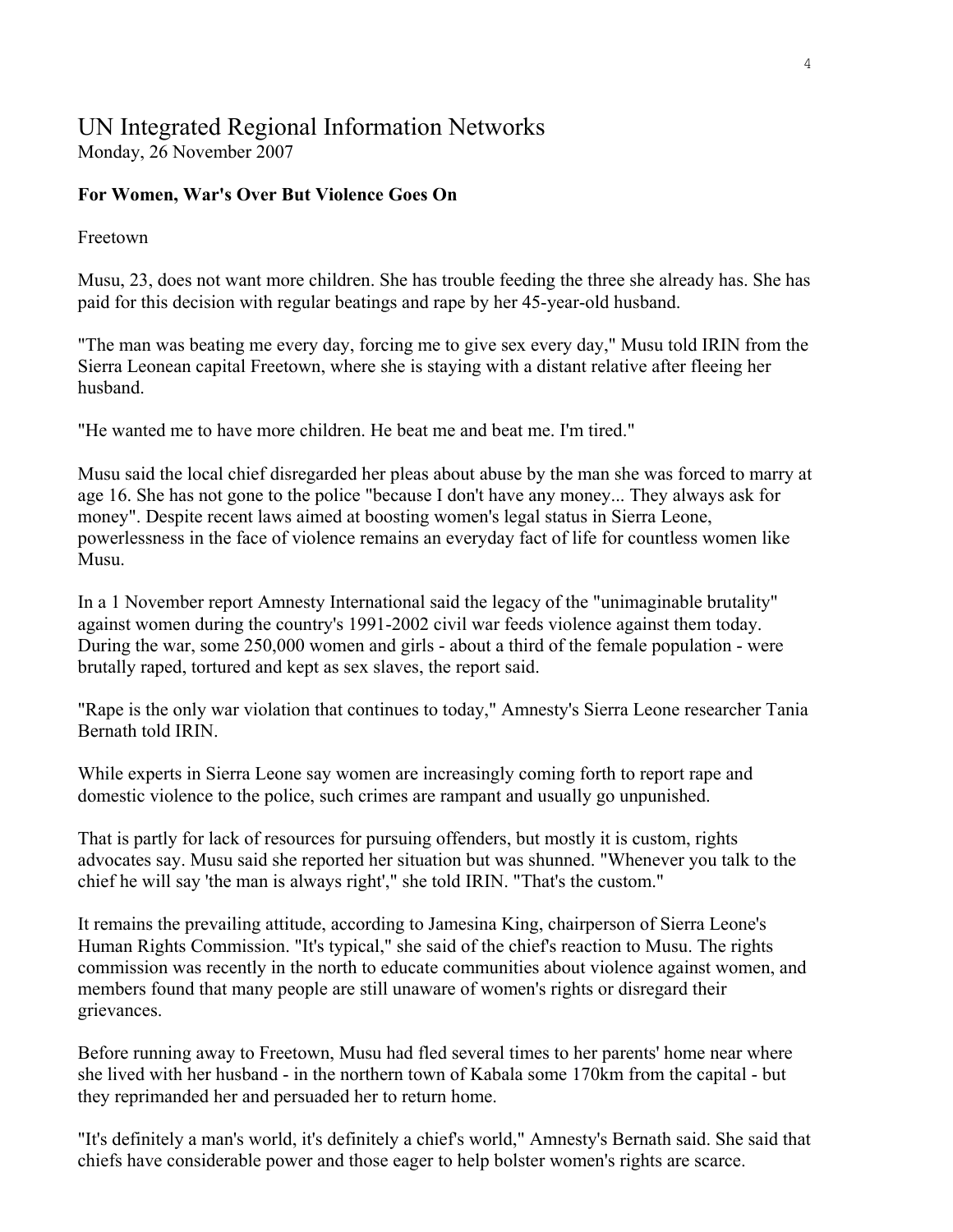Even in cases where a chief considers domestic violence or sexual assault charges, the approach is generally to mediate in what is considered a family dispute. "There is still this idea that cases should be kept in the family," Bernath said.

In its recent report Amnesty said this only feeds the problem. "Mediation in rape cases contributes to impunity and facilitates state evasion of the obligation to ensure that violence against women is prosecuted."

Sierra Leone is a signatory to a number of international conventions including the Universal Declaration of Human Rights, the Convention on the Elimination of All Forms of Discrimination against Women. The gender bill passed in July was hailed as giving women unprecedented rights. But Sierra Leone has a long way to go before laws on paper translate into changes in women's status.

Sierra Leone is one of many countries around the world observing '16 days of activism', beginning on 25 November, the International Day for the Elimination of Violence Against Women until 10 December, International Human Rights Day.

Rights advocates say Sierra Leone is making some progress. Just the fact that communities are talking about violence against women as a problem to be addressed is a significant step forward, the Human Rights Commission's King said.

[This report does not necessarily reflect the views of the United Nations ]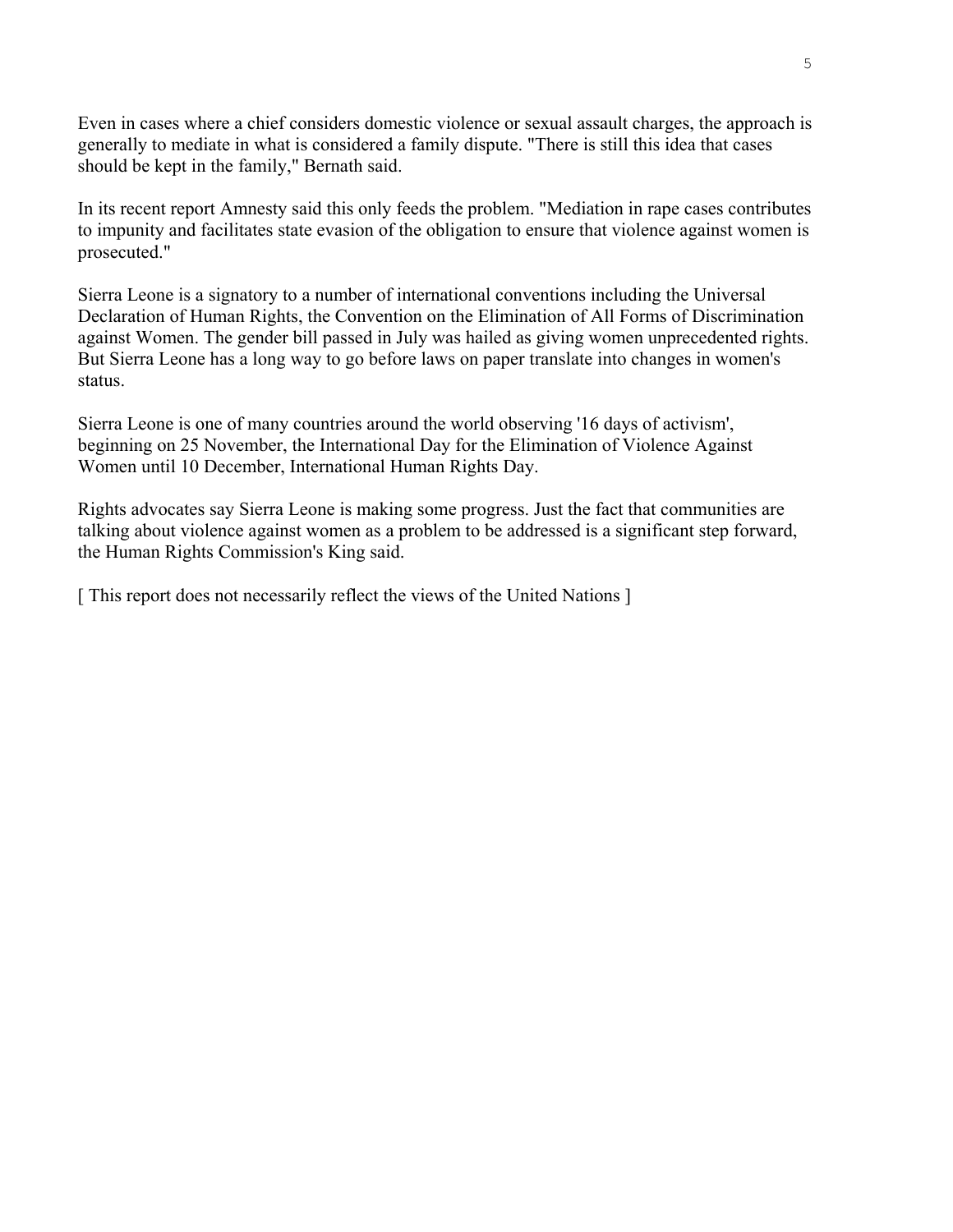

United Nations Mission in Liberia (UNMIL)

## **UNMIL Public Information Office Media Summary 26 November 2007**

*[The media summaries and press clips do not necessarily represent the views of UNMIL.]*

#### **International Clips on Liberia**

11/26/2007 11:21:47

## **Highlighting Importance of Rule of Law, Top UN Envoy Hands Over Courthouses**

Source: All Africa Global Media Date: November 26, 2007

Nov 26, 2007 (UN News Service/All Africa Global Media via COMTEX) -- The top United Nations envoy to Liberia has handed over recently renovated Circuit and Magistrate's courts in the southeast of the war-torn nation, underscoring the importance of the rule of law which he characterized as "the firmest pillar of good government." The courts are in Maryland County, close to the once war-shattered nation's border with Cote d'Ivoire, and were renovated by the UN Mission in Liberia (UNMIL) through its Quick Impact Projects Initiative.

## **Monkey Meat at Center of NYC Court Case**

TOM HAYS Associated Press Writer

Source: AP Online Regional - US Date: November 25, 2007

NEW YORK\_From her baptism in Liberia to Christmas years later in her adopted New York City, Mamie Manneh never lost the longing to celebrate religious rituals by eating monkey meat. Now, the tribal customs of Manneh and other West African immigrants have become the focus of an unusual criminal case charging her with meat smuggling, and touching on issues of religious freedom, infectious diseases and wildlife preservation. The case "appears to be the first of its kind relating to that uniquely African product," defense attorney Jan Rostal wrote in a pending motion to dismiss. "Unfortunately, it represents the sort of clash of cultural and religious values inherent in the melting pot that is America."

## **International Clips on West Africa**

11/25/2007 14:19:47

## **Work begins on Ivory Coast oil pipeline**

Source: AFX International Focus Date: November 25, 2007

ABIDJAN (Thomson Financial) - Ivory Coast President Laurent Gbagbo has inaugurated construction of an oil pipeline linking the economic capital Abidjan with the country's interior, the presidency said Friday. The pipeline will be built at a cost of 110 bln CFA francs (167 mln euros) and will stretch some 385 kilometres (241 miles) in length. It will have a capacity of 1.6 mln cubic metres annually. State-owned oil company Petroci will finance the project. The pipeline is expected to be put in service in January 2009 and will allow for the replacement of transport by tanker trucks.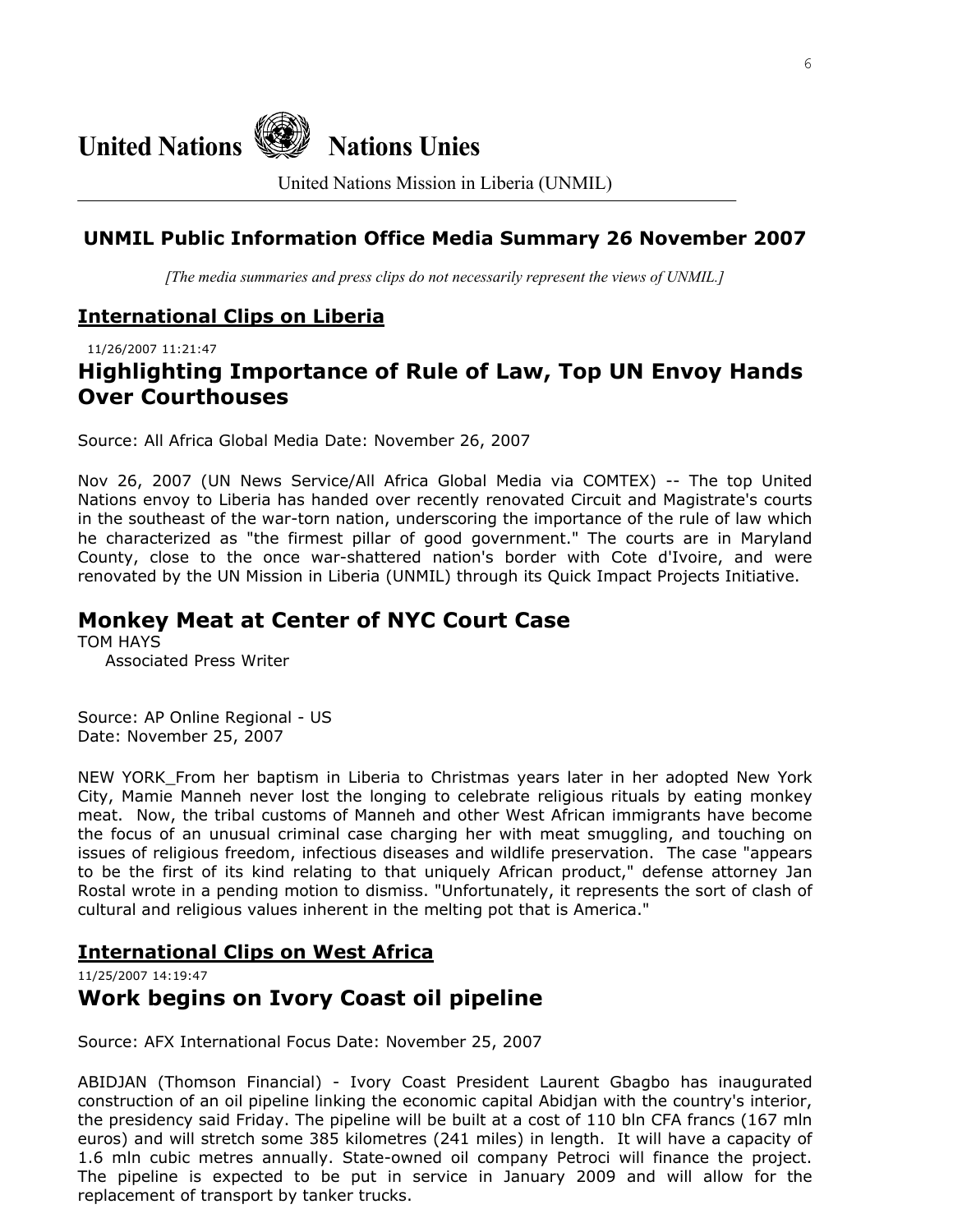#### **Local Media – Newspaper**

#### **UNMIL Chief abhors LAC incident – promises to do more in ensuring security in Liberia**

(Public Agenda, New Vision, The Informer, Heritage, New Democrat, Plain Truth, The Dairy, National, Liberian Express and The Analyst)

- Speaking Saturday at the Pakistani Medal Presentation ceremony held in Tubmanburg, Bomi County, the Special Representative of the Secretary-General Alan Doss said the murder of a Belgian plantation manager in Grand Bassa County 'clearly demonstrates that there is a lot more needed to be done in Liberia in terms of ensuring security.'
- Mr. Doss said that Liberia has not fully escaped from the shadow of conflict and violence and that the Mission cannot tolerate such lawlessness at the Liberian Agricultural Company (LAC).

#### **Four Lawmakers claimed they were prevented from leaving Liberia**

(New Democrat, The News, and Liberian Express)

- Addressing a news conference recently, four members of the House of Representatives claimed that state security personnel and UNMIL prevented them from flying at the Roberts International Airport(RIA) over the weekend.
- Representatives George Mulbah, Rufus Neufville, Ketterkumehn Murray and Saah Gbollie were due to attend a parliamentary meeting in Ethiopia when they were allegedly stopped from leaving the country. However, New Democrat quoted security and other sources at the RIA saying that the four lawmakers actually arrived at the Roberts International Airport very late and therefore could not check-in.

#### **Montserrado's Bendu Parker Wins Miss Liberia**

(The News, The Analyst, The Inquirer, New Vision and Observer)

- Ms. Bendu Tita Parker of Montserrado County on Sunday emerged winner of the prestigious Miss Liberia 2007/2008 Beauty Crown following what many local dailies termed, a closely contested competition among seven other contestants.
- There are mixed public reactions in the media regarding the outcome of the contest. While some observers expressed satisfaction over the result, others termed the contest as being stage-managed and said they were disappointed with the verdict of the judges.

#### **NEC Announces Arrival of Ballots for Gbarpolu By-Elections**

(The Inquirer, Heritage)

• The National Elections Commission (NEC) has announced the arrival of 30, 000 ballot papers in the country for the Gbarpolu Senatorial by-election slated for December 4, 2007. The commission said the ballot papers arrived in the country from Ghana and are now secured until the preparations are finalized to have them taken to Gbarpolu and subsequently distributed to the 90 polling places spread across 43 voting precincts.

**Local Media – Radio Veritas** *(News monitored today at 9:45 am)* 

#### **Radio Veritas Says Lawmakers arrived at Airport Late**

- According to an investigation conducted by Radio Veritas, Representatives George Mulbah, Rufus Neufville, Ketterkumehn Murray and Saah Gbollie who claimed that they were stopped from leaving Liberia by UNMIL and State security, actually arrived at the Roberts International Airport late and therefore could not check-in.
- Security and other sources at the RIA told Radio Veritas on Sunday that the airline used two hours for the passengers to check-in but the Lawmakers arrived at the airport when passengers were already boarding the aircraft.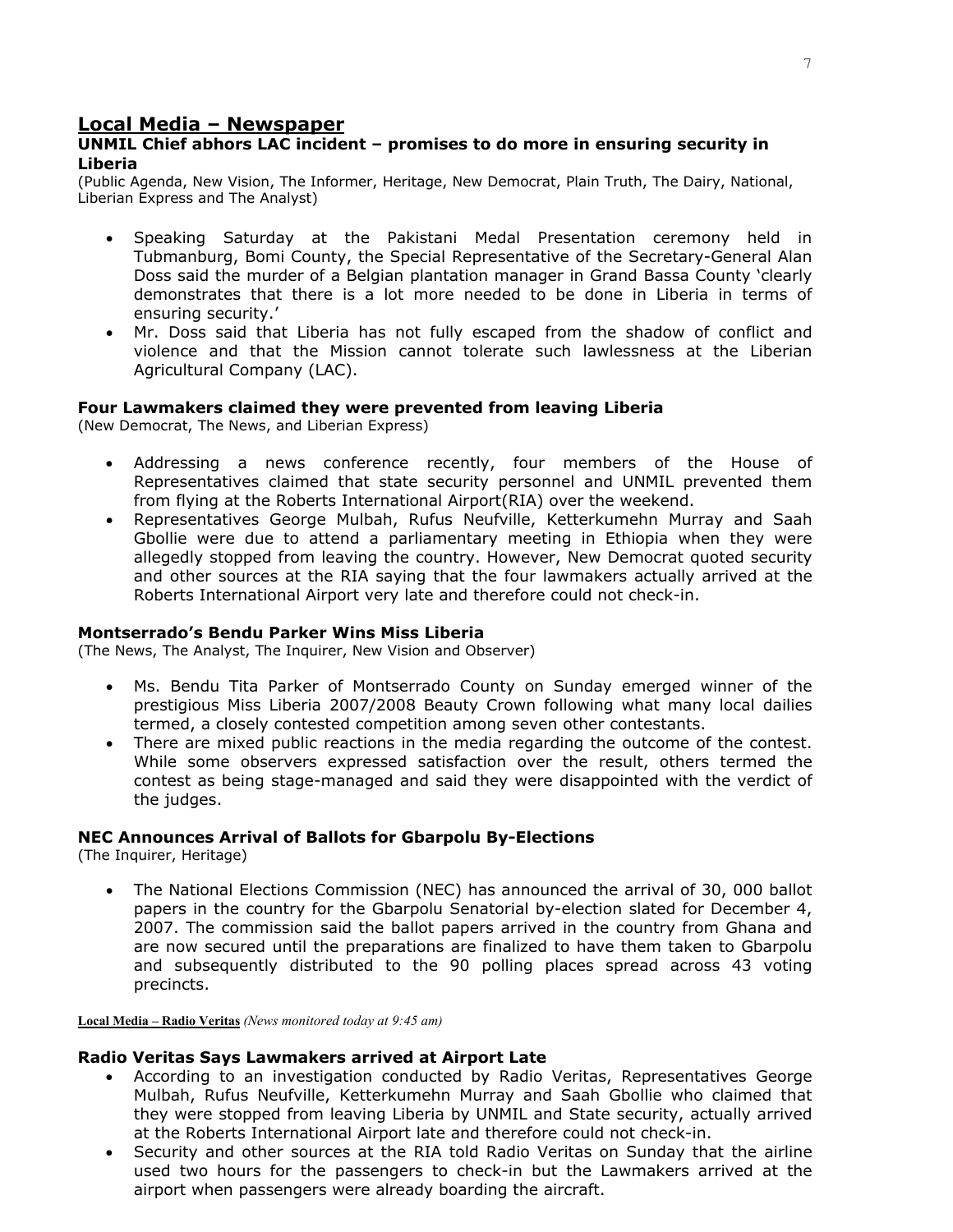#### **Rape Suspect Hangs Himself**

• Correspondents said that 46-year-old Arthur Johnson allegedly hung himself in Sinkor after he was charged for allegedly raping a 12-year old girl.

#### **IMF Chief Advises Liberia against Commercial Borrowing**

- Speaking during a meeting with officials of the Global Call to Action against Poverty (G-CAP/Liberia) over the weekend, the International Monetary Fund Country Representative Michael Tharkur advised Liberia against borrowing commercial loans than to seek more grants at this stage as the Fund was working with the Liberian Government to strengthen fiscal institutions and governance in order to allow donors to give more grants to the Government.
- Meanwhile, the National Coordinator of G-CAP/Liberia, Mr. Samuel Quainmulleh said that it was an irony that the IMF was acknowledging the numerous economic benefits that debt cancellation would bring to the Liberian people while at the same time delaying the process.

\*\*\*\*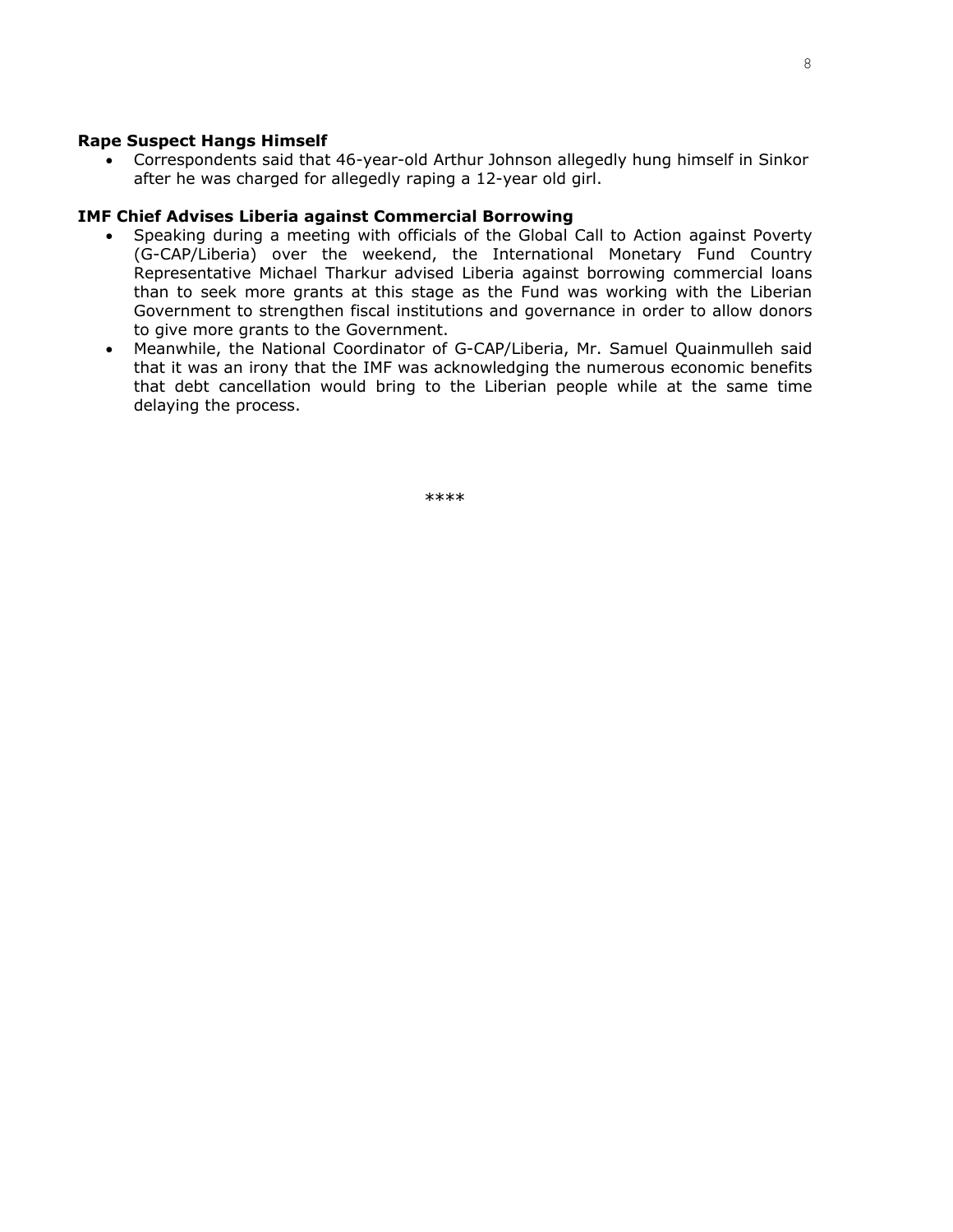## Kenya Broadcasting Cooperation

Monday, 26 November 2007 <http://www.kbc.co.ke/story.asp?ID=46652>

## **25 African nations involved in armed conflict.**

## Written By:John Muoki

Almost 300 billion dollars has been used on armed conflict in Africa in the past 15 years, a new study has revealed.

The report by the International Action Network on Small Arms, Saferworld and Oxfam International describes the use of such a colossal amount of money for such a purpose as a waste of resources.

Liberia's President Ellen Johnson-Sirleaf says in the introduction of the report that the money, which translates to 18 billion dollars a year, would have been enough to address the problems of HIV/ AIDS, TB and Malaria and provide education and water in Africa.



The report says 23 African nations were involved in armed conflict between 1990 and 2005.

The list includes Algeria, Angola, Burundi, Central Africa Republic, Chad, Democratic Republic of Congo (DRC), Republic of Congo, Cote d'Ivoire, Djibouti, Eritrea, Ethiopia, Ghana, Guinea, Guinea-Bissau, Liberia, Niger, Nigeria, Rwanda, Senegal, Sierra Leone, South Africa, Sudan and Uganda.

In effect, 38% of the world's armed confrontations took place on African soil.

In addition, the report highlighted that "the average annual loss of 15 percent of GDP (Gross Domestic Product) represents an enormous economic burden-this is one and a half times average African spending on health and education combined."

"This is money Africa can ill afford to lose," Liberia's President Ellen Johnson-Sirleaf stated in the introduction of the report.

"The sums are appalling; the price that Africa is paying could cover the cost of solving the HIV and AIDS crisis in Africa, or provide education, water and prevention and treatment for TB and malaria.

Literally thousands of hospitals, schools, and roads could have been built, positively affecting millions of people. Not only do the people of Africa suffer the physical horrors of violence, armed conflict undermines their efforts to escape poverty."

President Johnson-Sirleaf understands the huge loss it represents for the continent, including her own country.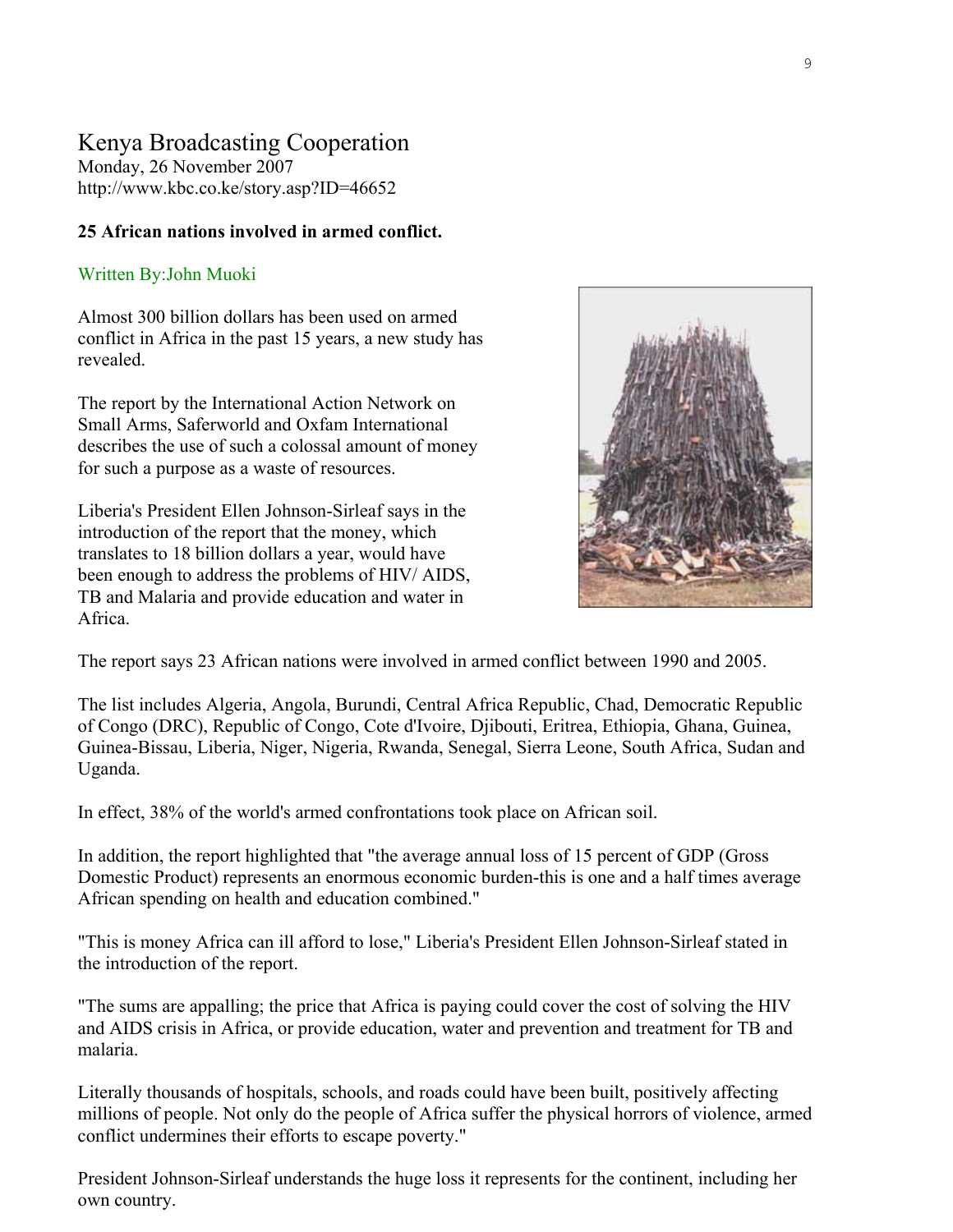Since 1991, Liberia has been one of the African nations that has been the target of armed combat and widespread civil strife.

Although conditions for peace in the country were established in 2003 after President Charles Taylor left office, Liberia continues to experience political and economic perils, including the challenge of accommodating thousands of Liberian refugees who have returned to their homeland since the war ended.

However, it is not only robbed human lives and financial resources stolen in conflict that continue to cause the most damage to the continent, but the intangible daily mental and physical effects felt by the people themselves, and in some cases, other nations around them not directly involved in the conflict itself.

According to the report, African countries involved in conflict have on average, "50 per cent more infant deaths, 15 percent more malnourished people, life expectancy reduced by five years, 20 percent more adult illiteracy, 2.5 times fewer doctors per patient, and 12.4 per cent less food per person."

In the report, experts conclude that the majority of the problem lies in poor regulation of arms movement across borders, an approximately "95 per cent of Africa's most commonly used conflict weapons come from outside the continent." These include the Kalashnikov assault rifle, more commonly known as the AK-47.

Also of primary concern is the tendency for regionalized conflicts to be magnified into international ones. According to the report, the situation in Darfur has already "drawn in neighboring Chad and the Central African Republic," and other clashes in the area have caused similar situations.

Additionally, the economies of countries in armed skirmishes become intertwined.

"In 2002, when fighting in Cote d'Ivoire made access to the key Ivorian seaport of Abidjan virtually impossible, foreign trade was disrupted in Mali, Burkina Faso and Niger," the report stated.

And in Somaliland and Mozambique, informal economies that provided a basic means of survival in wartime have been partly responsible for the collapse of formal rural market networks and have been an obstacle to post-conflict resolution, the report said.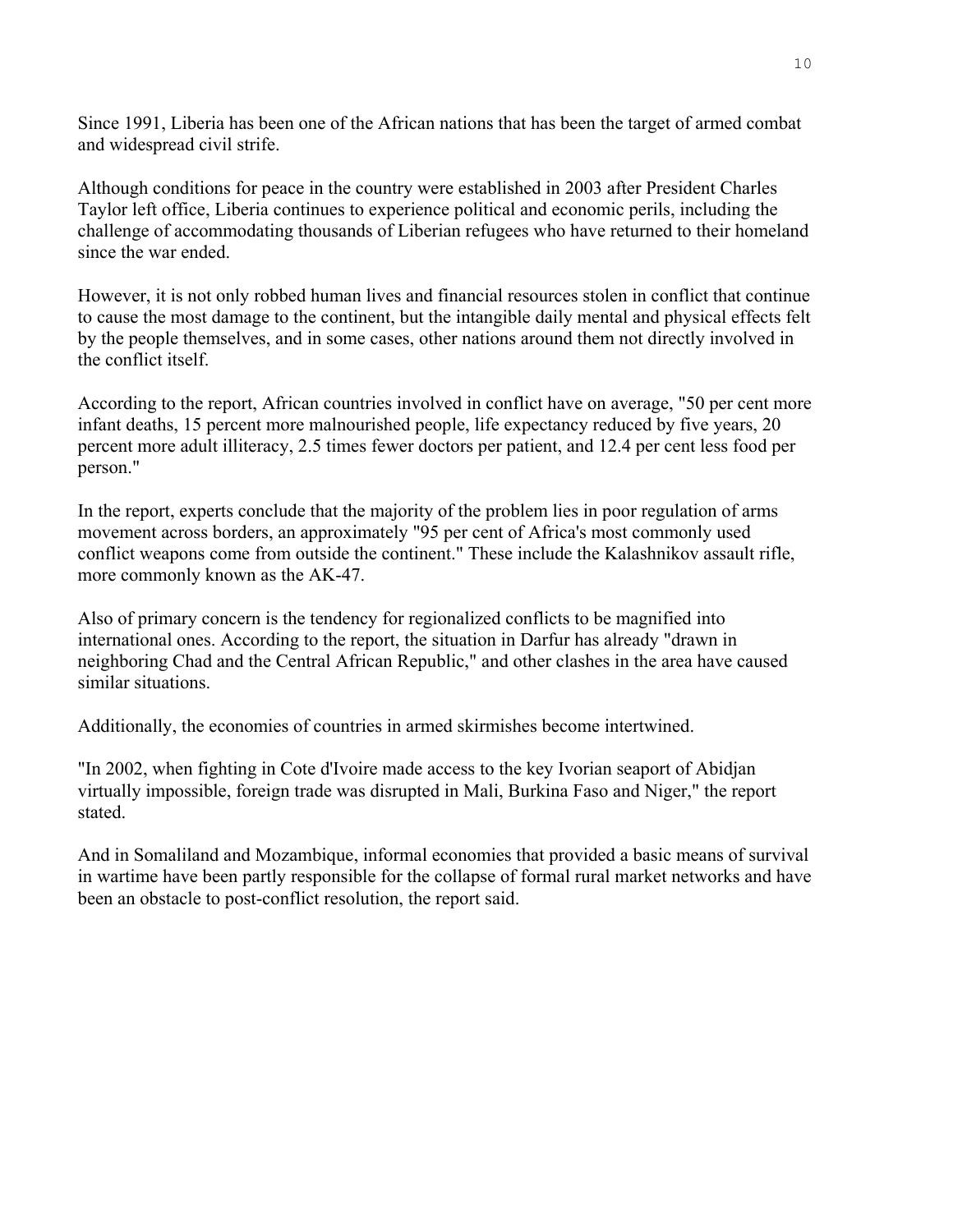## Voice of America

Monday, 26 November 2007

## **UN Launches Internet Campaign on Ending Violence Against Women**

By Victoria Cavaliere New York

The U.N. Development Fund for Women has launched a new advocacy campaign to end violence against women. The fund has recruited Hollywood actress Nicole Kidman to help promote the campaign, which is an internet-based initiative that asks people to sign a "virtual book" that promotes women's rights.

The U.N. Fund says violence against women is the most pervasive human rights violation around the world. Women are subjected to domestic violence, trafficked across borders, and the victims of systematic rape in conflict zones.

The United Nations estimates that one in three women will be a victim of violence in her lifetime.

The Development Fund for Women seeks to bring global attention to the issue and promote gender equality.



At a news conference, actress Nicole Kidman said she was proud to serve as a goodwill ambassador for the U.N. Fund. She says the new internet campaign called "Say No to Violence Against Women," will increase global awareness of the issue.

"We know that violence against women is a problem, but we know there is also a solution," said Kidman.

The acting executive director of the U.N. Development Fund for Women, Joanne Sandler, said a growing number of organizations and governments are taking steps to end violence against women and have also pledged their support for the new

internet campaign and website, www.saynotoviolence.org.

Sandler says the website will serve as source of information on the issue. She says the virtual book will amplify the number of voices urging governments to take serious steps to end violence against women.

Sandler says at least 89 countries now have laws on domestic violence. But, this means more than 200 nations have no such protections.

"Implementation is inadequate," said Sandler. "Impunity for perpetrators is still the rule rather than the exception. That is why so many women still fear to speak out."

The U.N. organization also manages a trust fund that awards money and technical assistance to countries that implement anti-violence campaigns. Sandler said 35 countries, including Rwanda and Peru, will be given grants for women-based programs this year.